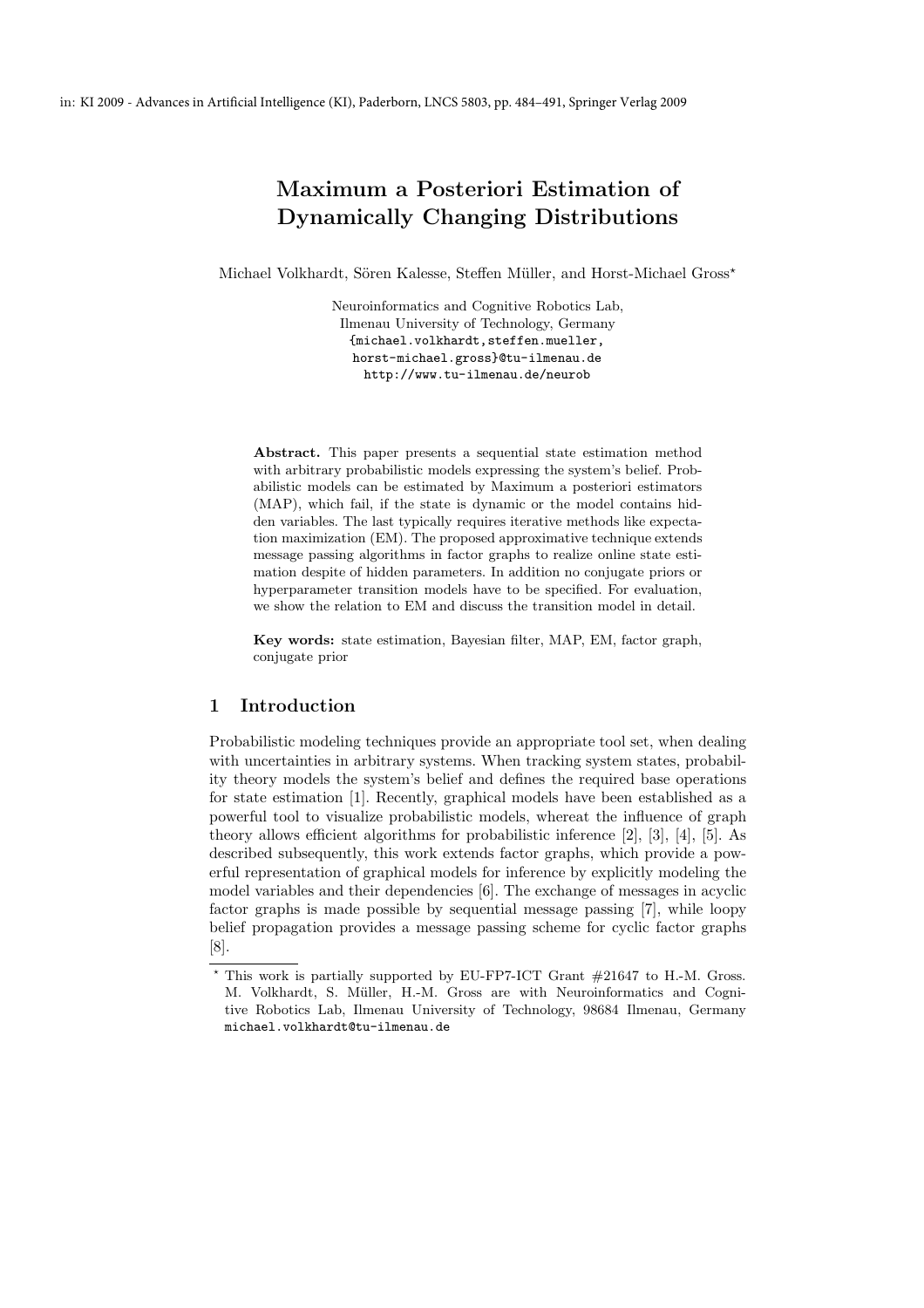Our aim is the tracking of uncertain system states modeled by arbitrary complex probability distributions (discrete, continuous or mixed). These can be expressed by graphical models or factor graphs, respectively. The parameters of stationary probability distributions can be learned from data samples using maximum likelihood estimation (ML), maximum a posteriori estimation (MAP) or expectation-maximization algorithm (EM). ML fits a parameter set of a probabilistic model to a given data set by solving an optimization problem. MAP augments ML with a conjugate prior distribution on the unknown parameters. By using Bayes' theorem, this distribution can be adapted sequentially with new observations [9]. If the model depends on unobserved latent variables, a sequential estimation is not possible and MAP estimation fails. EM overcomes this problem by iteratively calculating the hidden parameters in a first step and selecting the parameters of interest with ML in a second step in order to maximize the likelihood of the data [10]. Unfortunately, EM is not a sequential method and therefore requires the complete data set of observations.

MAP as well as EM fail, if the probability distribution changes permanently. When using Bayesian filtering for tracking states expressed by complex distributions, it is very hard to model the transition model and the conjugate prior of the system's state. This paper addresses these problems and implements an online message passing algorithm in extended factor graphs that allows approximative state tracking.

The remainder of this paper is organized as follows. Section 2 describes problems that occur while estimating a system's state represented by a complex probability distribution. To solve these problems, dynamic MAP estimation in extended factor graphs is presented in Sect. 3. For evaluation we show the relation of the developed method to EM algorithm. The paper concludes with a discussion on the assumptions and limitations of the algorithm and a summary.

# 2 Bayesian Filtering of complex probability distributions

We assume an exemplary system state modeled by a factor graph with random variable  $X$  that is dependent on an unobserved variable  $Y$ . The belief on the system's state hence is defined by factor potential  $p(\mathbf{Z}) = p(X|Y)$ . This conditional probability distribution is defined by parameters  $\Theta$ . To estimate the unknown system's state, we search for probability distribution  $p(\Theta)$ .

MAP estimation can be applied to sequentially update the unknown probability distribution  $p(\Theta)$  if distribution  $p(\mathbf{Z})$  is constant and all variables are observed. In the context of state estimation, the problem of a permanently changing probability arises. By introducing a transition model the Bayesian filter is able to track the system's belief over time. The recursive Bayesian filter equation adapted to parameter estimation is defined by:

$$
Bel(\mathbf{\Theta}_N) = \eta \ p(\mathbf{Z} = \mathbf{z}_N | \mathbf{\Theta}_N) \int_{\mathbf{\Theta}_{N-1}} p(\mathbf{\Theta}_N | \mathbf{\Theta}_{N-1}) Bel(\mathbf{\Theta}_{N-1}) d\mathbf{\Theta}_{N-1} , \quad (1)
$$

where  $p(\mathbf{Z} = \mathbf{z}_N | \mathbf{\Theta}_N)$  denotes the observation model,  $p(\mathbf{\Theta}_N | \mathbf{\Theta}_{N-1})$  denotes the transition model and  $Bel(\mathbf{\Theta}_{N-1})$  is the prior belief on the unknown pa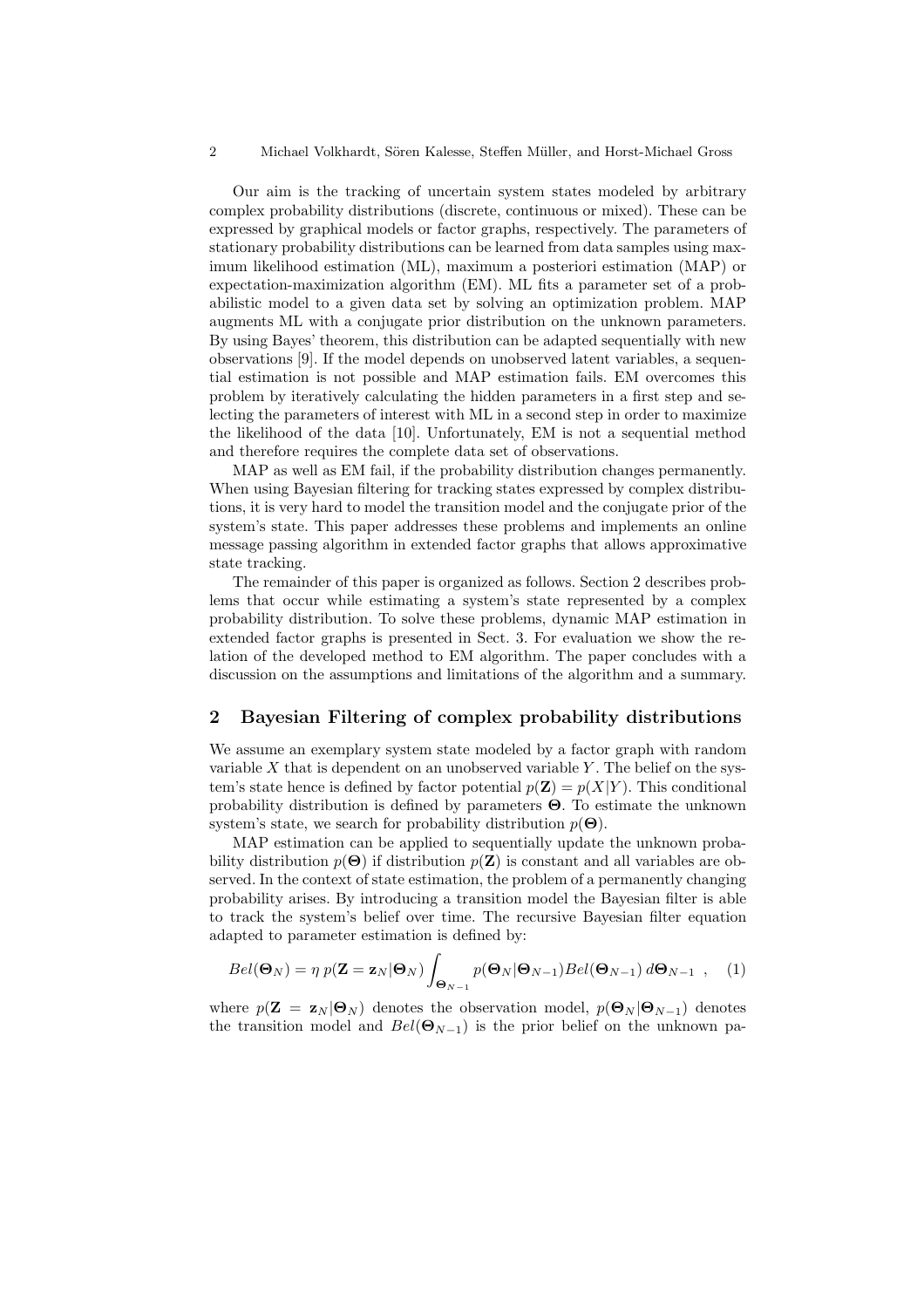rameters. The left term of the equation describes the posterior probability and  $\eta = p(\mathbf{Z} = \mathbf{z}_N)$  is a normalization term. Figure 1 shows the parameter estimation on the basis of the Bayesian filter in a factor graph, whereby arrows indicate the messages sent to estimate the posterior belief.

$$
\begin{array}{c|c}\n p(\mathbf{\Theta}_{N-1}) & p(\mathbf{\Theta}_{N-1}) \\
\hline\n p(\mathbf{\Theta}_{N-1}) & p(\mathbf{\Theta}_{N-1})\n \end{array}\n \longrightarrow\n \begin{array}{c}\n p(\mathbf{Z}_{N}|\mathbf{\Theta}_{N}) \\
p(\mathbf{Z}_{N}|\mathbf{\Theta}_{N})\n \end{array}\n \longrightarrow\n \begin{array}{c}\n p(\mathbf{Z}_{N}|\mathbf{\Theta}_{N}) \\
\hline\n p(\mathbf{Z}_{N}=\mathbf{z}_{N}|\mathbf{\Theta}_{N})\n \end{array}
$$

Fig. 1. Parameter estimation with Bayesian filter. The system state Θ can be updated by new incoming observations  $z_N$ .

When using arbitrary distributions for state representation several problems arise. First, when sending a message from variable node  $\Theta_{N-1}$  to factor node  $p(\Theta_N | \Theta_{N-1})$  the marginal of the probability distribution  $p(\Theta_{N-1})$  is required. This corresponds to the conjugate prior of the distribution  $p(X|Y)$ . For arbitrary distributions, modeling the conjugate prior is very hard [9]. Another problem is the design of the conditional probability distribution  $p(\Theta_N | \Theta_{N-1})$  which has to transform the hyperparameters into a new time step. Additionally, some variables of the state representation can depend on unobserved variables.

# 3 MAP Estimation of Dynamically Changing Distributions

This section presents an extended factor graph structure and a loopy belief propagation algorithm with augmented message types, that addresses the aforementioned problems. Without loss of generality, we show the state estimation of probability distribution  $p(\mathbf{Z}) = p(X|Y)$ , where variable Y is hidden.

Figure 2 shows the proposed architecture. We assume a two layered dynamic factor graph, that combines the inference on latent variables in each time step with the estimation of factor potentials over time. The lower layer represents the system's state in its factor potentials and corresponds to a factor graph with conventional algorithms for message passing and inference. The upper layer replaces the transition model and the conjugate prior of the state's probability distribution defined by the factor potential, which is going to develop over time (compare Fig. 1). Thereto, every factor node of the lower layer is linked to a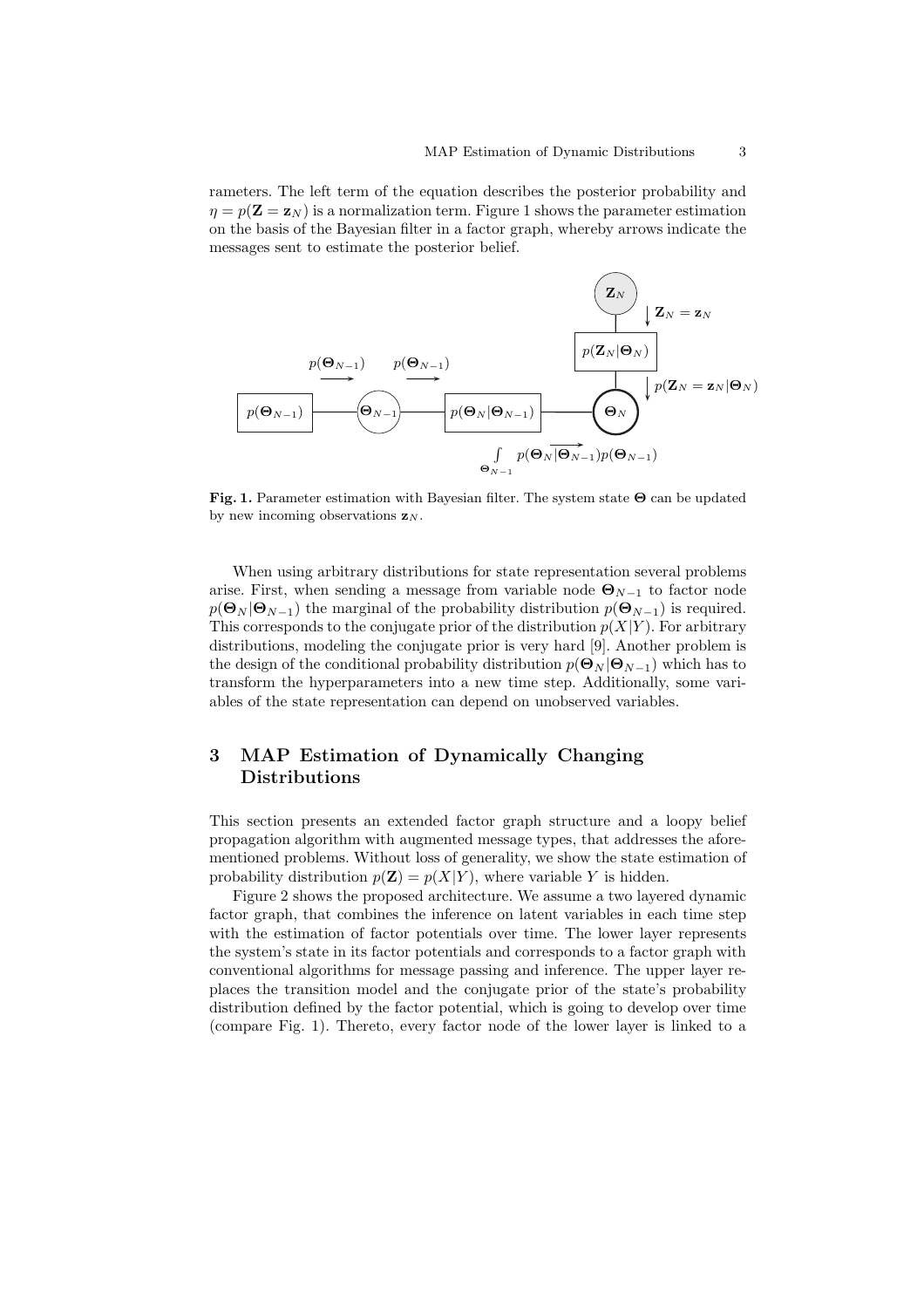4 Michael Volkhardt, Sören Kalesse, Steffen Müller, and Horst-Michael Gross

counterpart in the upper layer, where it acts similar to a variable node in conventional factor graphs. We introduce a new node type denoted by the diamond shape: the hyperfactor node. It acts exactly like a factor node in conventional factor graphs and represents the transition model. Note that we integrated the factor potential  $p(Y)$  in distribution  $p(X|Y)$  to receive a factor potential  $p(X, Y)$ to simplify the example.



Fig. 2. Extended dynamic factor graph. The figure shows a two layered factor graph, which avoids modeling of conjugate priors and the transition model of the hyperparameters by estimating factor potentials over time. The messages in the proposed architecture are coded in terms of color.

#### 3.1 Message Types

We apply loopy belief propagation for message passing, where each node iteratively calculates and updates all outgoing messages. Not yet calculated messages are supposed to be uniformly distributed.

A message from a variable node  $V_i$  to a factor node  $F_j$  (yellow arrows in Fig. 2) is defined by common sum product algorithm:

$$
\mu_{V_i \to F_j}(\mathbf{X}_{V_i}) = \prod_{F_k \in ne(V_i) \setminus F_j} \mu_{F_k \to V_i}(\mathbf{X}_{V_i}) \quad . \tag{2}
$$

The variable node  $V_i$  multiplies all incoming messages from connected factor nodes  $F_k \in ne(V_i)$ , except destination node  $F_j$ .

A message from a factor node  $F_i$  to a variable node  $V_j$  (red arrows in Fig. 2) is also defined by common sum product algorithm:

$$
\mu_{F_i \to V_j}(\mathbf{X}_{V_j}) = \int_{V_k \in ne(F_i) \setminus V_j} \left( \mu_{F_i^u \to F_i^l}(\mathbf{X}_{F_i}) \prod_{V_k \in ne(F_i) \setminus V_j} \mu_{V_k \to F_i}(\mathbf{X}_{V_k}) \right) dV_k
$$
\n(3)

The factor node  $F_i$  multiplies all incoming messages from connected variable nodes  $V_k \in ne(F_i)$ , except destination node  $V_j$  with its factor potential. The factor potential complies with the message from the upper layer  $\mu_{F_i^u \to F_i^l}(\mathbf{X}_{F_i})$ defined in (5). The result is marginalized on the correct type of the destination node by integrating over all other variables.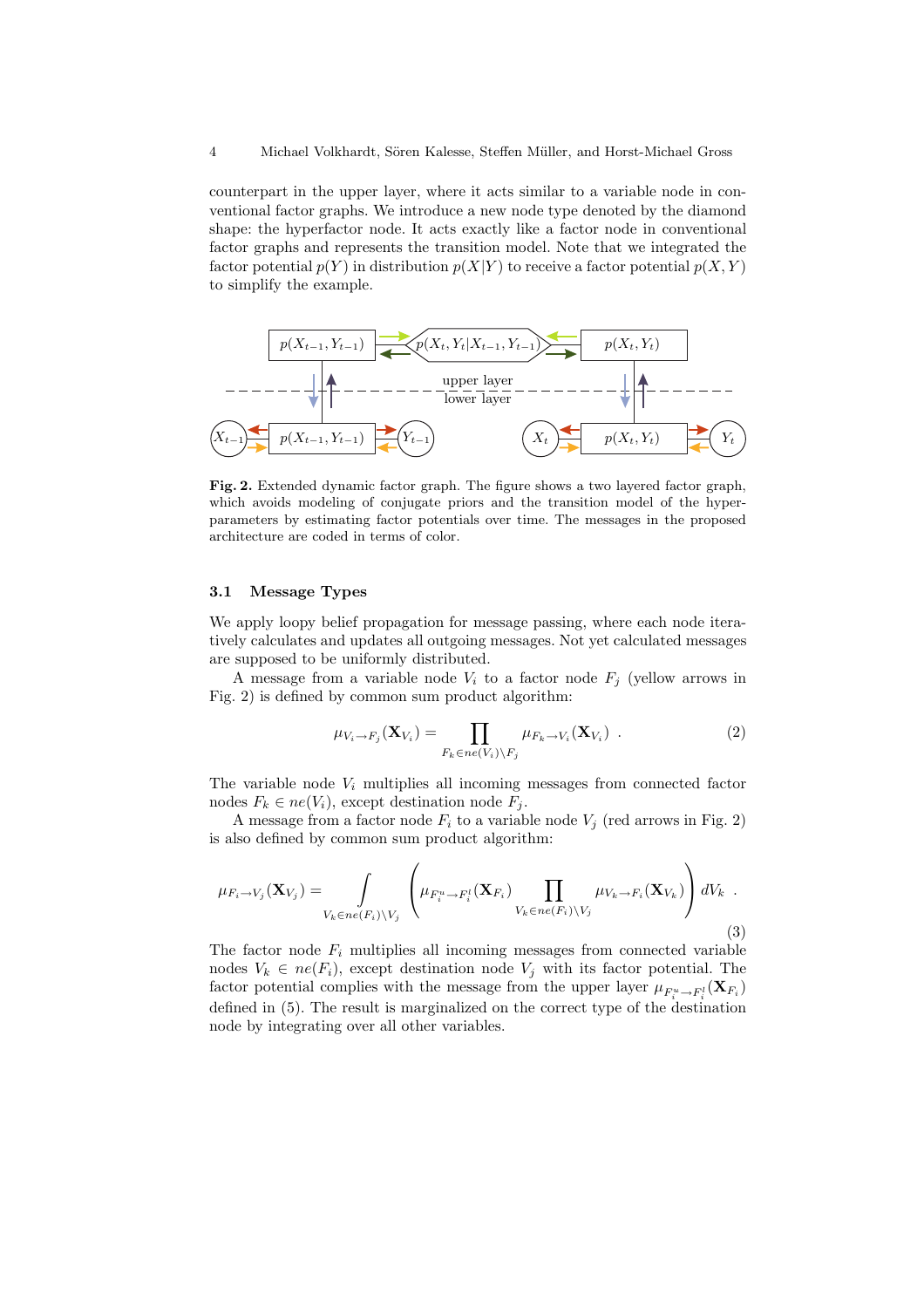The factor potentials should be transferred in the new state by applying the transition model in the hyperfactor nodes. Therefore, the factor potential of a factor node  $F_i$  in the upper layer has to incorporate all estimations of the parameters and the current observation. The estimation of the factor potentials  $p(X_{i-1}, Y_{i-1})$  and  $p(X_{i+1}, Y_{i+1})$  comprise the estimation of the system's state given observations  $x_1, \ldots, x_{i-1}$  of previous time steps and observations  $x_{i+1}, \ldots, x_N$  of future time steps, respectively. The knowledge of the lower layer  $p(X = x_i, Y)$  corresponds to the current observation  $x_i$ .

For that purpose, a factor node  $F_i^l$  of the lower layer has to calculate the joint of the marginal of its local neighborhood given the current observation and sends it to the factor node  $F_i^u$  in the upper layer (dark blue arrows in Fig. 2):

$$
\mu_{F_i^l \to F_i^u}(\mathbf{X}_{F_i}) = \prod_{V_k \in ne(F_i^l)} \mu_{V_k \to F_i^l}(\mathbf{X}_{V_k}) \prod_{V_k \in ne(F_i^l)} \mu_{F_i^l \to V_k}(\mathbf{X}_{V_k}) . \tag{4}
$$

The factor node multiplies all incoming messages  $\mu_{V_k \to F_i^l}(\mathbf{X}_{V_k})$  from connected variable nodes  $V_k \in ne(F_i^l)$  and all outgoing messages  $\mu_{F_i^l \to V_k}(\mathbf{X}_{V_k})$  to these nodes. The incoming messages from connected variable nodes correspond to messages, that the variable nodes received themself from possible existing other factor nodes in the lower layer and possible observations. To receive the correct marginals of the variable nodes in the local neighborhood, the messages from the factor node  $F_i^l$  to the variable nodes are multiplied.

The factor node of the lower layer should use the estimation from all time steps, except the current, to estimate its potential. Therefore, a message from the upper layer to the lower layer (light blue arrows in Fig. 2) results in:

$$
\mu_{F_i^u \to F_i^l}(\mathbf{X}_{F_i}) = \prod_{H_k \in ne(F_i^u)} \mu_{H_k \to F_i^u}(\mathbf{X}_{F_i}) \tag{5}
$$

The factor node multiplies all incoming messages from all connected hyperfactor nodes  $H_k \in ne(F_i^u)$ .

The algorithm to calculate a message from a hyperfactor node  $H_i$  to a factor node  $F_j$  (dark green arrows in Fig. 2) is exactly the same as a message of a factor node in traditional sum product algorithm:

$$
\mu_{H_i \to F_j}(\mathbf{X}_{F_j}) = \int_{F_k \in ne(H_i) \setminus F_j} \left( p\left( ne\left(H_i\right) \right) \prod_{F_k \in ne(H_i) \setminus F_j} \mu_{F_k \to H_i}(\mathbf{X}_{F_k}) \right) dF_k \quad .
$$
\n
$$
(6)
$$

The hyperfactor node multiplies all incoming messages from connected factor nodes  $F_k \in ne(H_i)$ , except destination node  $F_i$  with its potential  $p(ne(H_i))$ . The result is marginalized on the correct domain of the destination node.

Finally, we have to define a message from a factor node  $F_i^u$  in the upper layer to a hyperfactor node  $H_i$  (light green arrows in Fig. 2):

$$
\mu_{F_i^u \to H_j}(\mathbf{X}_{F_i}) = \left(\prod_{H_k \in ne(F_i^u) \setminus H_j} \mu_{H_k \to F_i^u}(\mathbf{X}_{F_i})\right) \oplus \mu_{F_i^l \to F_i^u}(\mathbf{X}_{F_i}) \ . \tag{7}
$$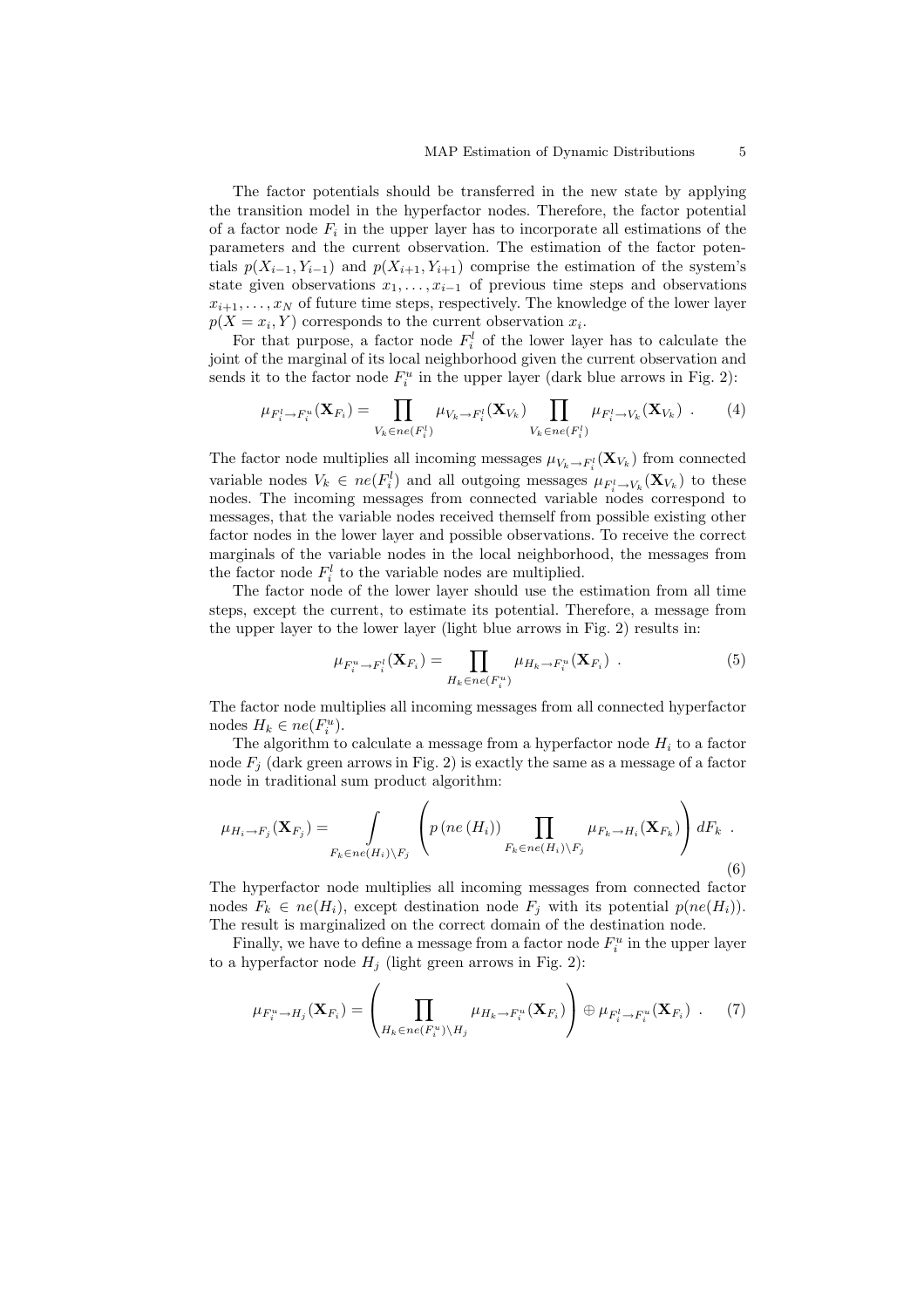The factor node  $F_i^u$  multiplies all messages from connected hyperfactor nodes  $H_k \in ne(F_i^u)$ , except the destination  $H_j$ . This corresponds to the previous and future estimations. The message from the lower layer  $\mu_{F_i^l \to F_i^u}(\mathbf{X}_{F_i})$  corresponds to the current observation. It is added by a MAP estimate step denoted by operator ⊕. The realization of the MAP estimation function depends on the type of distribution used within the factor potentials. The estimate step is possible even with hidden parameters, because the algorithm provides an estimation for these parameters. This concept is closely related to EM.

#### 3.2 Relation to Expectation Maximization

EM finds maximum likelihood solutions for models having latent variables. Given a joint distribution  $p(X, Y | \Theta)$ , where variable Y is latent, the goal is to maximize  $p(X|\Theta)$  with respect to  $\Theta$  [2]. Figure 3 shows the E step of EM interpreted as an inference problem in a factor graph. If one assumes a prior on the parameters  $\Theta$ , the marginal  $p(Y|X,\Theta)$  can be inferred given all observations  $X = \{x_1 \dots x_N\}$  by message passing. The factor graph in Fig. 3 matches the lower layer of the extended factor graph presented in Fig. 2. Therefore, the calculation of the marginals and the message from the lower to the upper layer defined in (4) correspond to the expectation of an observation.



Fig. 3. Expectation step in a factor graph. The inference of marginal  $p(Y|X, \Theta)$  corresponds to the E step of EM algorithm.

With the inferred marginal  $p(Y|X,\Theta)$ , all parameters of the probability distribution can be treated as being observed, and the maximization step follows. The M step evaluates  $\Theta'$  with:

$$
\Theta' = \arg\max_{\Theta} \left( \sum_{Y} p(Y|X, \Theta) \ln p(X, Y|\Theta) \right) \tag{8}
$$

The two steps are iterated successively to update the estimation of the model parameters. In the proposed architecture the M step is replaced by a MAP estimation step, which integrates the message of the lower layer into the factor potential in each time step in (7). Therefore, the belief of the state – represented by the parameters of the factor potential – is updated sequentially by splitting up the sums of the arg max operation in (8) into local operations in each time step of a dynamic factor graph. The MAP estimation step of discrete distributions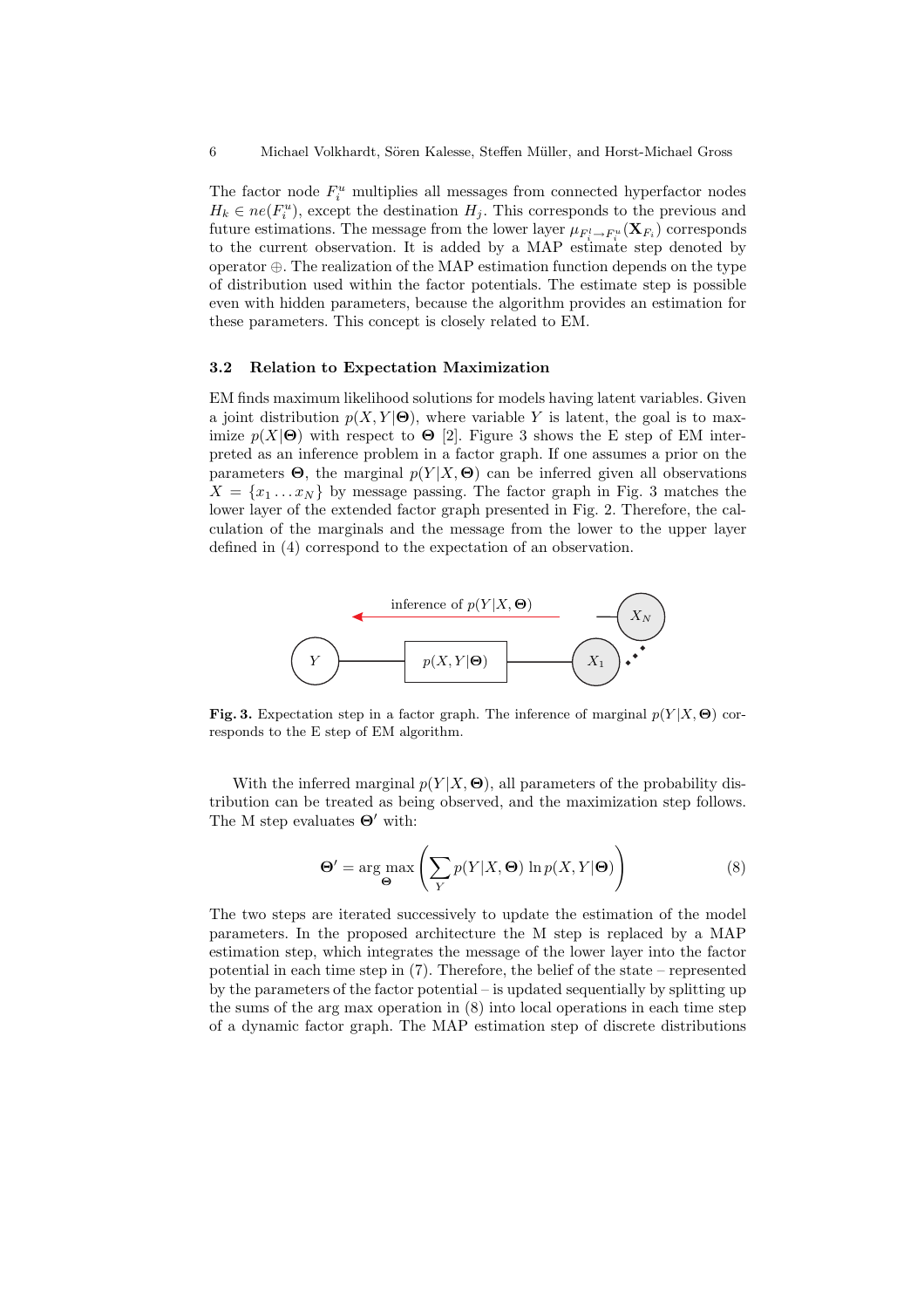using conjugate priors is equivalent to a weighted sum of the distributions [2]. For  $\lim_{\Delta x \to 0}$  we can transfer this observation to arbitrary distributions. Therefore, in case of hardly manageable conjugate priors of arbitrary distributions we suggest to approximate the MAP estimation step (operation  $\oplus$  in (7)) by a weighted sum. In case of manageable conjugate prior distributions on hyperparameters a regular MAP estimation step can be applied instead. The iterations of the loopy belief propagation correspond to the iterations of EM algorithm. Additionally, the hyperfactor node in the upper layer introduces a transition model, that has to be considered in the estimation process.

#### 3.3 Transition Model

Generating the transition model is very intuitive, because it acts directly on the variables of the factor potentials instead of the hyperparameters of the model. For convenience, we assume Gaussians for variable **X** with  $p(x|\mu, \Sigma)$ . One receives similar results by using discrete or mixed distributions [2]. When using an identical transition model the common MAP estimation can be utilized to add the current observation to the estimation in the upper layer like in (7).

After N observations, there should exist estimations for the parameters  $\mu$ and  $\Sigma$  with  $\hat{\mu}_N$  and  $\hat{\Sigma}_N$ . The parameter of the Gaussian after the integration of the new observation  $\mathbf{X} = \mathbf{x}_{N+1}$  result in:

$$
\hat{\boldsymbol{\mu}}_{N+1} = \frac{N}{N+1} \hat{\boldsymbol{\mu}}_N + (1 - \frac{N}{N+1}) \mathbf{x}_{N+1}
$$
\n
$$
\hat{\boldsymbol{\Sigma}}_{N+1} = \frac{N}{N+1} \hat{\boldsymbol{\Sigma}}_N + \frac{N}{(N+1)^2} (\hat{\boldsymbol{\mu}}_{N+1} - \mathbf{x}_{N+1}) (\hat{\boldsymbol{\mu}}_{N+1} - \mathbf{x}_{N+1})^T . \tag{9}
$$

Intuitively, the new observation  $x_{N+1}$  is added to the estimation and weighted. The weight accounts for the prior knowledge about the location and form of the distribution given the previous observations. We introduce an additional weighting factor  $\alpha = [0, 1]$  to weaken the influence of the former observations of the MAP estimation step in the upper layer in (7). Thus the term  $\frac{N}{N+1}$  of (9) is weighted as follows:

$$
\frac{\alpha N}{\alpha N + 1} \tag{10}
$$

The weighting factor  $\alpha$  is set to 1 if the transition model is identical:

$$
p(\mathbf{\Theta}_N|\mathbf{\Theta}_{N-1}) = \begin{cases} 1 & \text{if } \mathbf{\Theta}_N = \mathbf{\Theta}_{N-1} \\ 0 & \text{else} \end{cases} \tag{11}
$$

Once the transition model is non identical, it blurs the unknown parameters of the distribution in the hyperfactor nodes of every time step. Hence, the weight of former observations has to be adopted by decreasing  $\alpha$ . The weighting factor is calculated empirically depending on the uncertainty of the transition model. Therefore,  $\alpha$  constitutes the difference between keeping previous learned knownledge or integrate new knowledge into the model given by an observation.